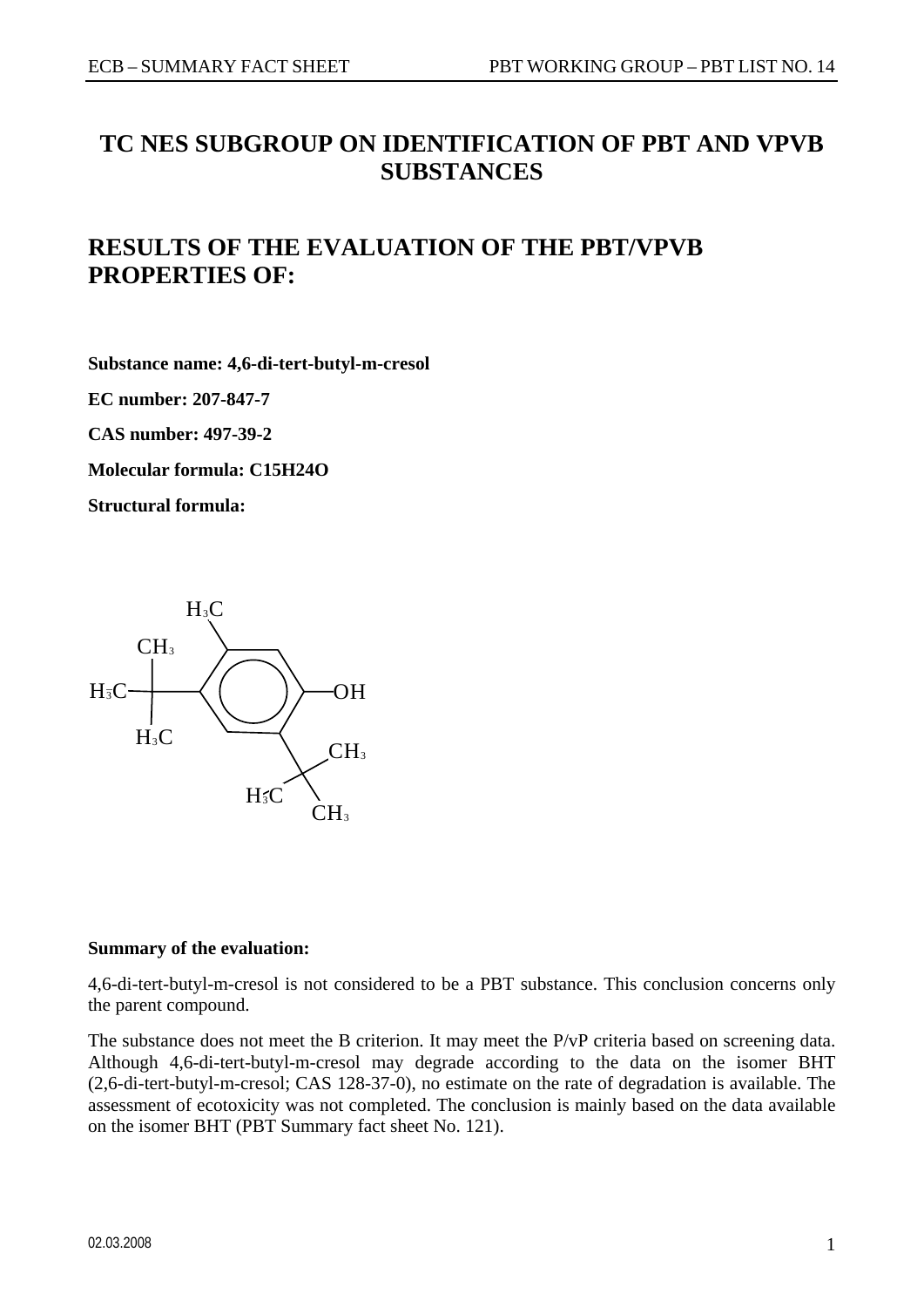# **JUSTIFICATION**

### **1 IDENTIFICATION OF THE SUBSTANCE AND PHYSICAL AND CHEMICAL PROPERTIES**

Name: 4,6-di-tert-butyl-m-cresol EC Number: 207-847-7 CAS Number: 497-39-2 IUPAC Name: Molecular Formula: C15H24O Structural Formula:



Molecular Weight: 220.35 Synonyms: Di-tert.-butyl-m-kresol; phenol, 2,4-bis(1,1-dimethylethyl)-5-methyl-

### **1.1 PURITY/IMPURITIES/ADDITIVES**

No data available.

### **1.2 PHYSICO-CHEMICAL PROPERTIES**

Table 1 Summary of physico-chemical properties. For details and references, see European Commission (2000).

| <b>REACH</b> ref<br>Annex, § | Property                                              | Value                                   | Comments                                                                  |
|------------------------------|-------------------------------------------------------|-----------------------------------------|---------------------------------------------------------------------------|
| V, 5.1                       | Physical state at 20 C<br>and 101.3 Kpa               | solid                                   | European Commission (2000)                                                |
| V, 5.2                       | Melting/freezing point                                | $62.1^{\circ}$ C                        | Beilstein E III 6, 2072 (data not evaluated)                              |
| V, 5.3                       | Boiling point                                         | 282°C (at 1013 hPa)                     | Beilstein E III 6, 2072 (data not evaluated)                              |
| V, 5.5                       | Vapour pressure                                       | 13 hPa (at 150°C)<br>130 hPa (at 244°C) | Beilstein E III 6, 2072 (data not evaluated)                              |
| V. 5.7                       | Water solubility                                      | 8.2 mg l-1 (at 20°C)                    | Bayer AG data (data not evaluated)                                        |
| V, 5.8                       | Partition coefficient n-<br>octanol/water (log value) | 5.04 (at 21°C)                          | Bayer AG data (data not evaluated)                                        |
|                              |                                                       | 5.88                                    | Calculated (KOWWIN v1.67)                                                 |
| VII, 5.19                    | Dissociation constant                                 | $8 - 11$                                | For hydroxylated aryl compounds<br>(Rochester, 1971) (data not evaluated) |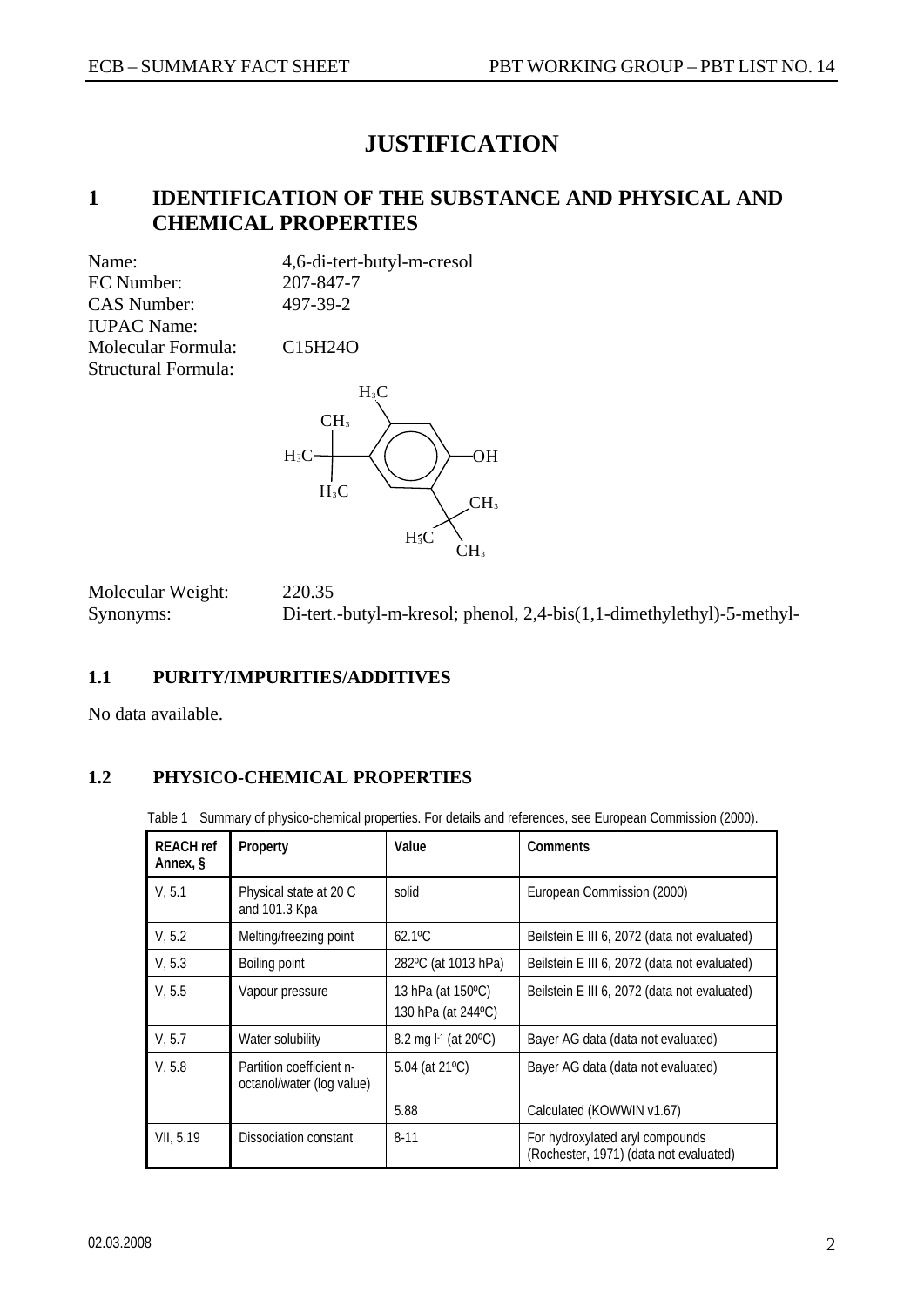### <span id="page-2-0"></span>**2 MANUFACTURE AND USES**

One company has provided information on the substance under Regulation 93/793/EEC. The substance is according to industry used solely as an on-site intermediate and it is not on the market.

### **3 CLASSIFICATION AND LABELLING**

The substance is not classified in the Annex I of Directive 67/548/EEC.

### **4 ENVIRONMENTAL FATE PROPERTIES**

### **4.1 DEGRADATION (P)**

### **4.1.1 Abiotic degradation**

For this substance, no experimental data are available regarding abiotic degradation. The isomer 2,6-di-tert-butyl-m-cresol (BHT, CAS 128-37-0) is known to form oxidation products in aquatic solutions both with and without UV-radiation (see PBT Summary fact sheet No. 121).

Indirect photochemical degradation in the atmosphere is considered to be fast based on the estimated half-life of 3.04 h for the reaction with OH radicals with AOP v1.91 (24 h day<sup>-1</sup>;  $5 \cdot 10^5$ OH $\,$  cm<sup>-3</sup>).

### **4.1.2 Biotic degradation**

4,6-di-tert-butyl-m-cresol degraded 0% in 28 days in a ready biodegradability test according to Directive 84/449/EEC C.7 (modified MITI; Bayer AG data). It is noted that the study report was not available to the Rapporteur and the result was therefore not evaluated.

The isomer 2,6-di-tert-butyl-m-cresol (BHT) was degraded very little (4.5%) in a modified MITI test (MITI 1992). In addition, BHT was observed to be degraded in three soils both via abiotic and biological processes (see PBT Summary fact sheet No. 121).

### **4.1.3 Other information [1](#page-2-0)**

No data available.

### **4.1.4 Summary and discussion of persistence**

4,6-di-tert-butyl-m-cresol is not readily biodegradable according to a standard modified MITI-test. However, reading across from the data on the isomer 2,6-di-tert-butyl-m-cresol (BHT; CAS 128-37-0), 4,6-di-tert-butyl-m-cresol is expected to oxidise in water in a moderate to rapid rate forming various reaction products. The aquatic studies available on the isomer BHT do not provide information on the rate and type of further degradation. Degradation in sediment may deviate considerably from the degradation in water due to different redox- conditions. Degradation in soil can be expected to occur, but the rate of degradation in environmentally relevant conditions is not

<sup>1</sup> For example, half life from field studies or monitoring data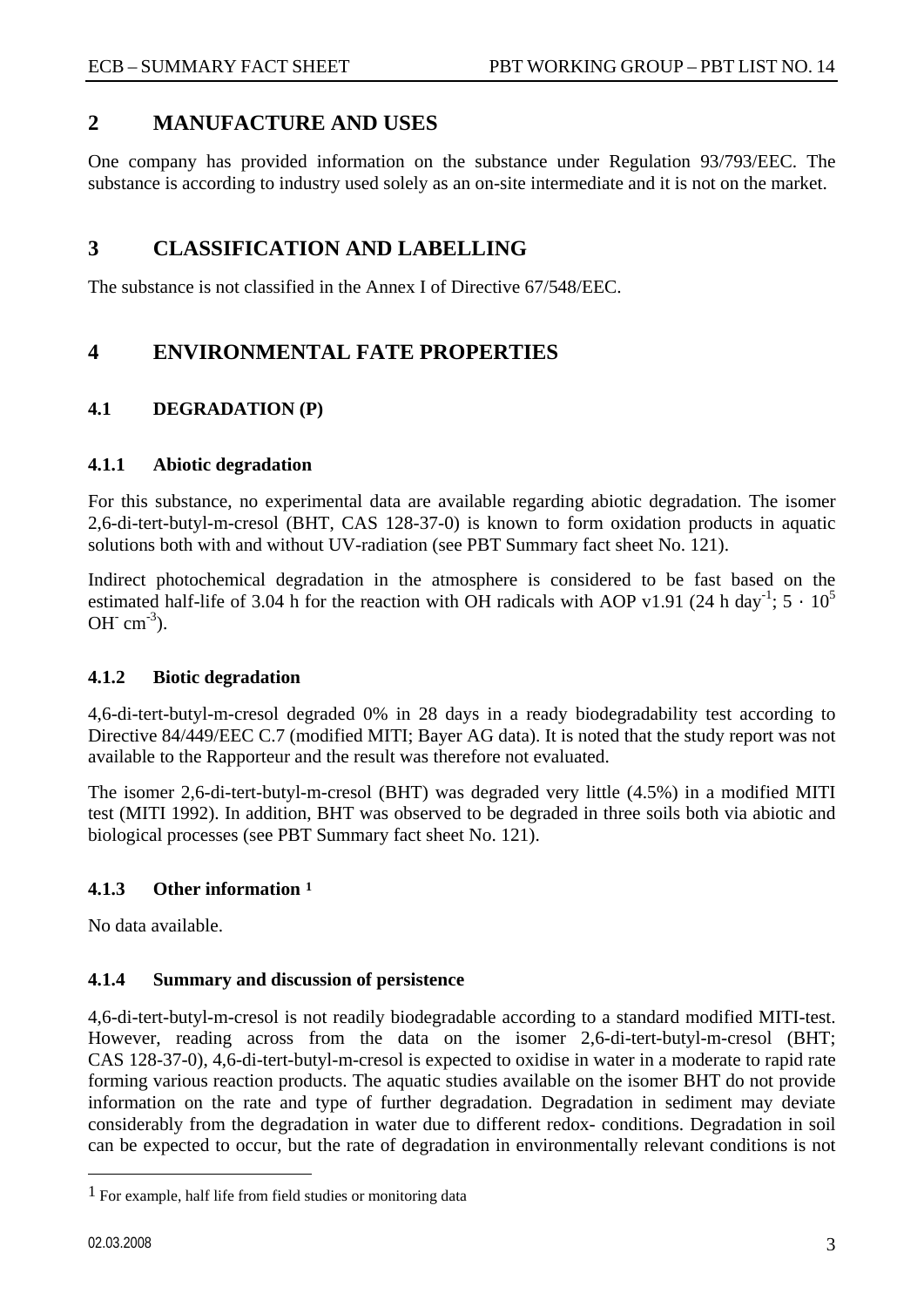<span id="page-3-0"></span>known. Further testing of degradation is necessary to complete the assessment of persistency. As a first step, testing of the isomer BHT should be approached. Further testing needs of BHT have been specified in the PBT Summary fact sheet No. 121.

### **4.2 ENVIRONMENTAL DISTRIBUTION**

Data not reviewed for this report.

- **4.2.1 Adsorption**
- **4.2.2 Volatilisation**
- **4.2.3 Long-range environmental transport**

### **4.3 BIOACCUMULATION (B)**

### **4.3.1 Screening data[2](#page-3-0)**

Using the measured logKow of 5.04, a BCF of 538 was derived by BCFWIN v2.15. With the estimated logKow –value of 5.88 a BCF of 2,382 results. The equation used in the TGD provides a BCF of 3,837 with logKow of 5.04. It is noted, that BCFWIN identifies the substance as tert-butyl ortho-phenol type calculating a correction factor for this species, whereas the TGD –model only accounts for the logKow. It is noted, that for the isomer BHT a measured logKow of 5.1 and estimated logKow values of 5.03 - 6.2 are available (see PBT Summary No. 121).

### **4.3.2 Measured bioaccumulation data[3](#page-3-0)**

No measured data on bioaccumulation are available for 4,6-di-tert-butyl-m-cresol. For the isomer BHT (CAS 128-37-0) an experimental BCF (sampling occasion means 520-1,276; min-max of individual BCFs 220-2,800) has been derived by MITI (1992). For the references and details, see PBT Summary fact sheet No. 121.

### **4.3.3 Other supporting information[4](#page-3-0)**

No data available.

### **4.3.4 Summary and discussion of bioaccumulation**

Reading across from the experimental BCF on the isomer BHT, it is concluded that 4,6-di-tert-butyl-m-cresol has a moderate to high bioaccumulation potential, but the BCF is expected to remain below 2,000. The BCF predicted based on the experimental logKow –value supports the conclusion.

 $\overline{a}$ 

<sup>&</sup>lt;sup>2</sup> For example, log  $K_{ow}$  values, predicted BCFs

<sup>3</sup> For example, fish bioconcentration factor

<sup>4</sup>For example, measured concentrations in biota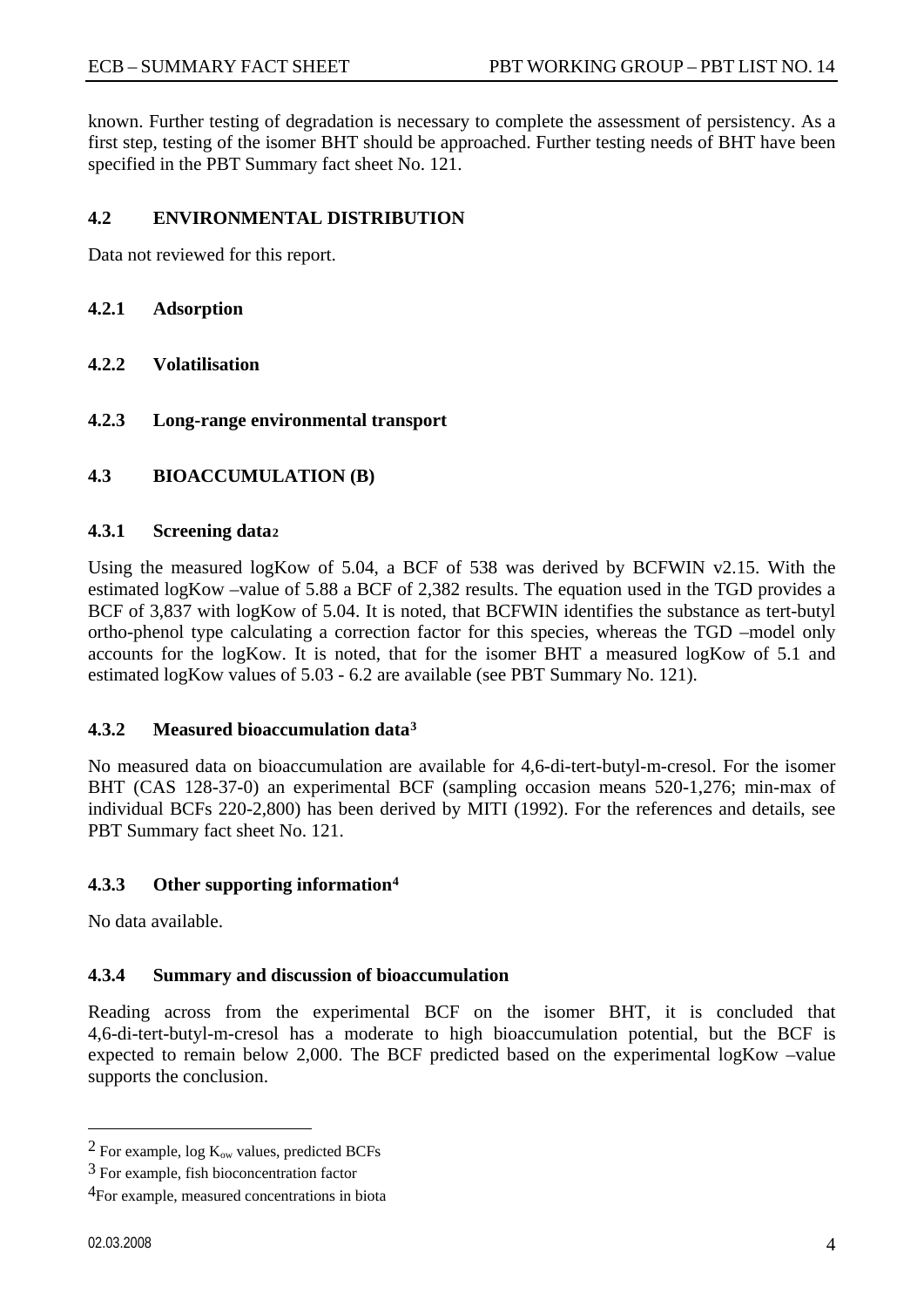### **5 HUMAN HEALTH HAZARD ASSESSMENT**

Data not reviewed for this report.

### **6 ENVIRONMENTAL HAZARD ASSESSMENT**

### **6.1 AQUATIC COMPARTMENT (INCLUDING SEDIMENT)**

**6.1.1 Toxicity test results** 

### **6.1.1.1 Fish**

### Acute toxicity

According to Bayer AG data, a  $LC_{50}(96h)$  of 2.3 mg  $1<sup>-1</sup>$  was obtained for *Brachydanio rerio* in a test according to "UBA-Verfahrensvorschlag, Lethale Wirkung beim Zebrabaerbling *Brachydanio rerio*, Mai 1984". Part of the test substance remained undissolved. It is noted that the study was not available to the Rapporteur for evaluation.

ECOSAR v0.99h allocates the substance to the category of phenols. A  $LC_{50}$  (96 hours) of 0.43 mg  $l^{-1}$  is estimated using the logKow of 5.04.

### Long-term toxicity

No experimental data are available. DK-QSAR database provides a chronic NOEC of 0.006 mg l<sup>-1</sup>. ECOSAR v0.99h predicts for fish a chronic NOEC (90 days) of 0.012 mg  $1^{-1}$ (logKow of 5.04 used).

### **6.1.1.2 Aquatic invertebrates**

### Acute toxicity

No experimental data are available. ECOSAR v0.99h estimates a LC<sub>50</sub> (48 hours) of 0.68 mg  $1^{-1}$ using the logKow of 5.04.

### Long-term toxicity

No experimental data are available for 4,6-di-tert-butyl-m-cresol. For the isomer BHT a 2 day-NOEC of 0.07 mg  $l^{-1}$  has been derived by Bayer AG (1994).

ECOSAR v0.99h predicts for daphnids a chronic NOEC of 0.05 mg  $1^1$  (logKow of 5.04 used).

### **6.1.1.3 Algae and aquatic plants**

No experimental data are available. ECOSAR v0.99h estimates an  $EC_{50}$  (96 hours) of 0.22 mg l<sup>-1</sup> using logKow of 5.04. The NOEC estimate is 0.13 mg  $1^{-1}$ .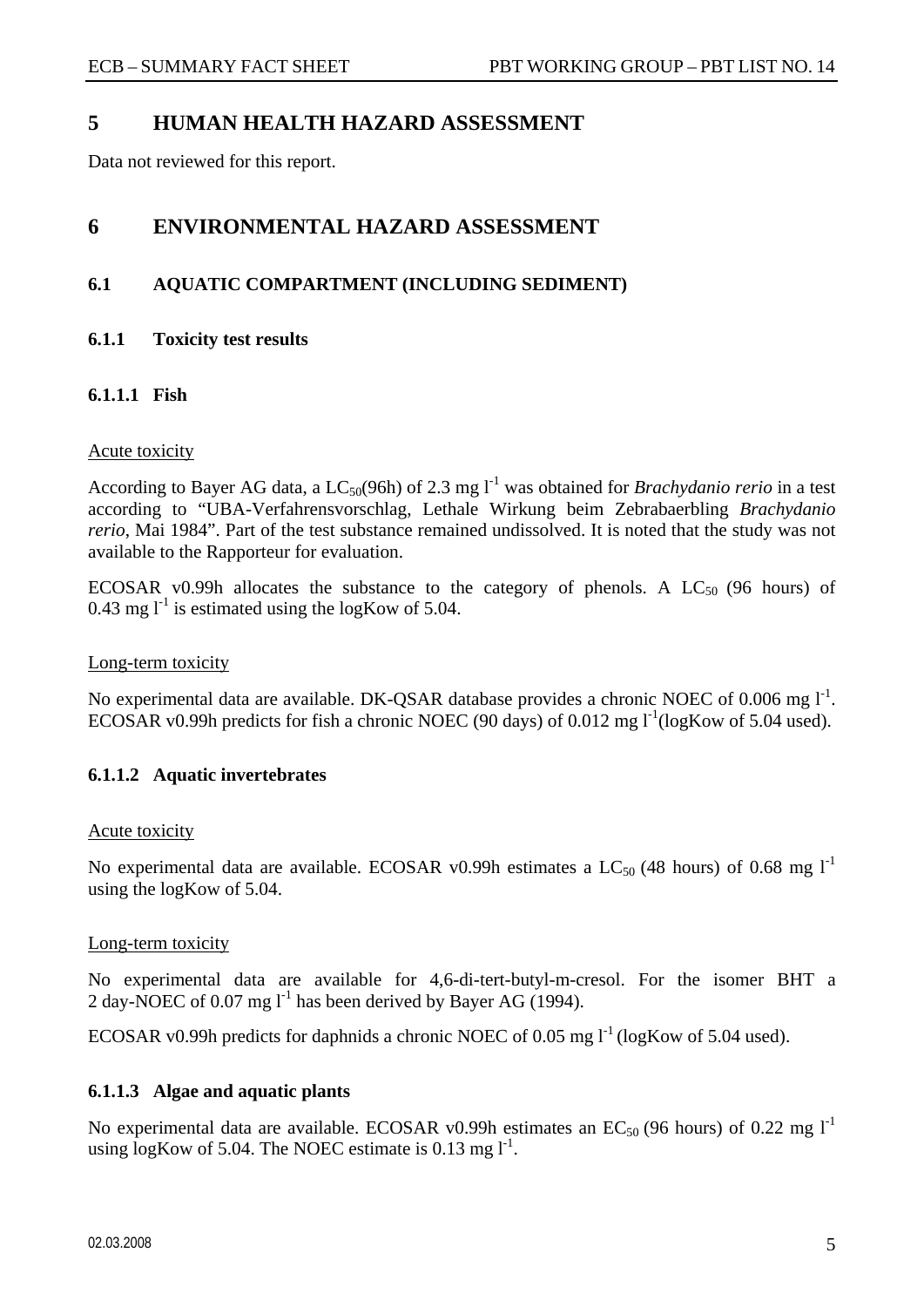### **6.1.2 Sediment organisms**

No data available.

### **6.1.3 Other aquatic organisms**

In a test with activated sludge according to ISO 8192 ("Test for inhibition of oxygen consumption by activated sludge") a 3-hour EC<sub>0</sub> of 10,000 mg  $l^{-1}$  was determined (Bayer AG data).

### **6.2 TERRESTRIAL COMPARTMENT**

No data available.

### **6.3 ATMOSPHERIC COMPARTMENT**

No data available.

### **7 PBT AND VPVB**

### **7.1 PBT, VPVB ASSESSMENT**

Persistence: 4,6-di-tert-butyl-m-cresol may meet the P/vP criteria based on screening data. The substance is not readily biodegradable, but it is based on the data of the isomer 2,6-di-tert-butyl-mcresol (BHT; CAS 128-37-0; PBT Summary No. 121) expected to oxidise in water to several transformation products. The environmentally relevant rate of degradation of the isomer BHT is not known. Degradation rate in sediment may deviate considerably from the degradation rate in water due to a different oxygen regime. 4,6-di-tert-butyl-m-cresol can be expected to degrade in soil but the rate of degradation cannot be estimated. Further testing on degradation would be needed, whereas the isomer BHT could be first targeted for testing. Especially soil and sediment tests are necessary to determine environmentally relevant rates of degradation. However, such testing is not required for the PBT-assessment due to the overall conclusion (see below).

Bioaccumulation: 4,6-di-tert-butyl-m-cresol does not meet the B criterion. The experimental BCF of the isomer BHT for fish is below 2,000. This conclusion applies for the parent compound, only.

Toxicity: No chronic ecotoxicity data are available for 4,6-di-tert-butyl-m-cresol. One chronic study is available for the isomer BHT (*Daphnia magna*, NOEC  $0.07$  mg  $1^{-1}$ ). The QSAR predictions indicate that acute and chronic toxicity would be just above the triggers of 0.1 mg  $l^{-1}$  and 0.01 mg  $l^{-1}$ when using the experimental logKow (5.04). If the estimated logKow is applied, ecotoxicity criterion would seem to be fulfilled. Hence, 4,6-di-tert-butyl-m-cresol may fulfil the T criterion, but data on long-term effects are needed to complete the assessment. Further testing is, however, not required due to the overall conclusion (see below).

Summary: 4,6-di-tert-butyl-m-cresol substance does not meet the B criterion. It may meet the P/vP criteria based on screening data. Although 4,6-di-tert-butyl-m-cresol may degrade according to the data on the isomer BHT (2,6-di-tert-butyl-m-cresol; CAS 128-37-0), no estimate on the rate of degradation is available. The assessment of ecotoxicity was not completed. The PBT-assessment is mainly based on the data available on the isomer 2,6-di-tert-butyl-m-cresol (PBT Summary fact sheet No. 121).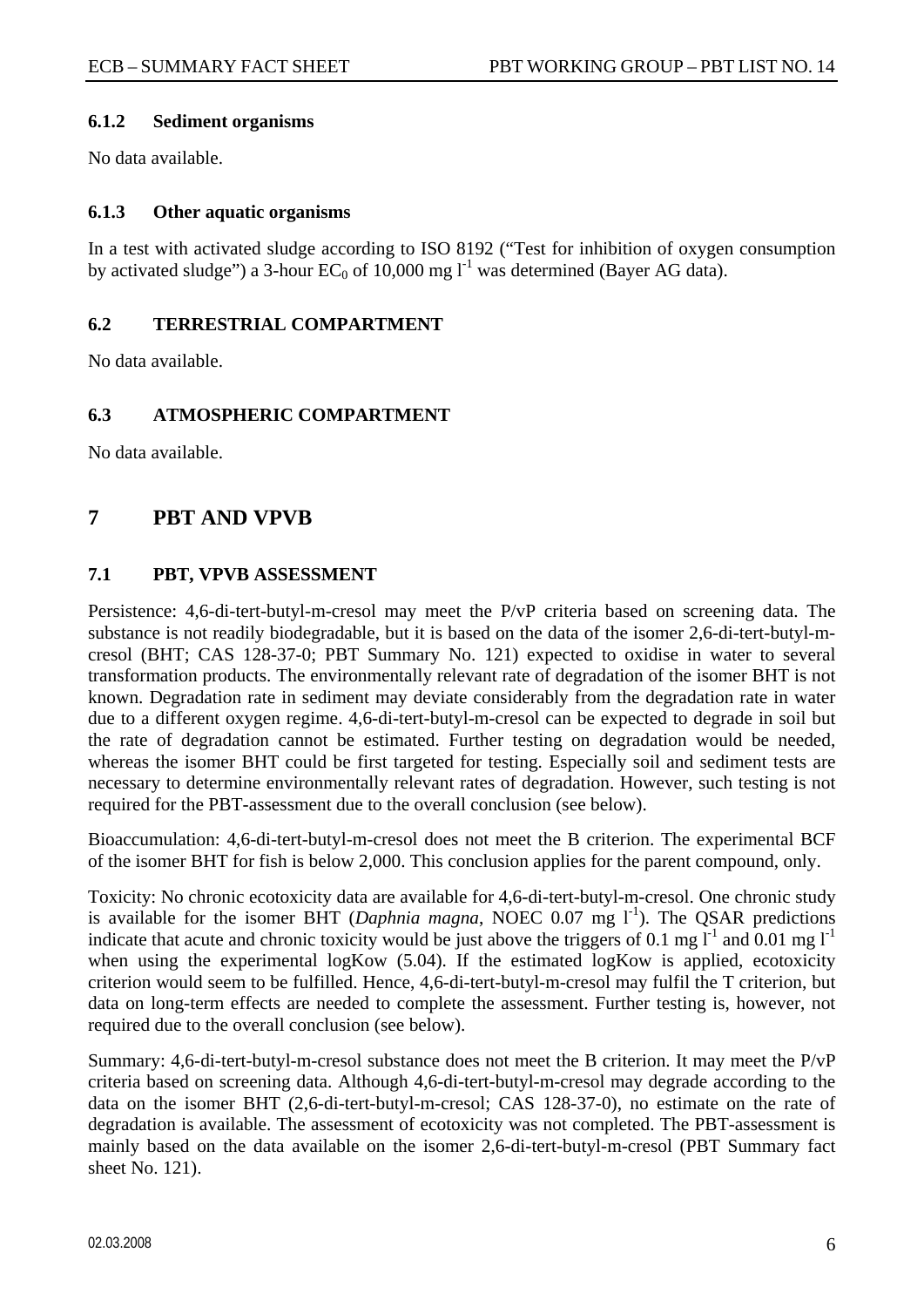It is concluded that the substance is not considered as a PBT substance. This conclusion concerns the parent compound only.